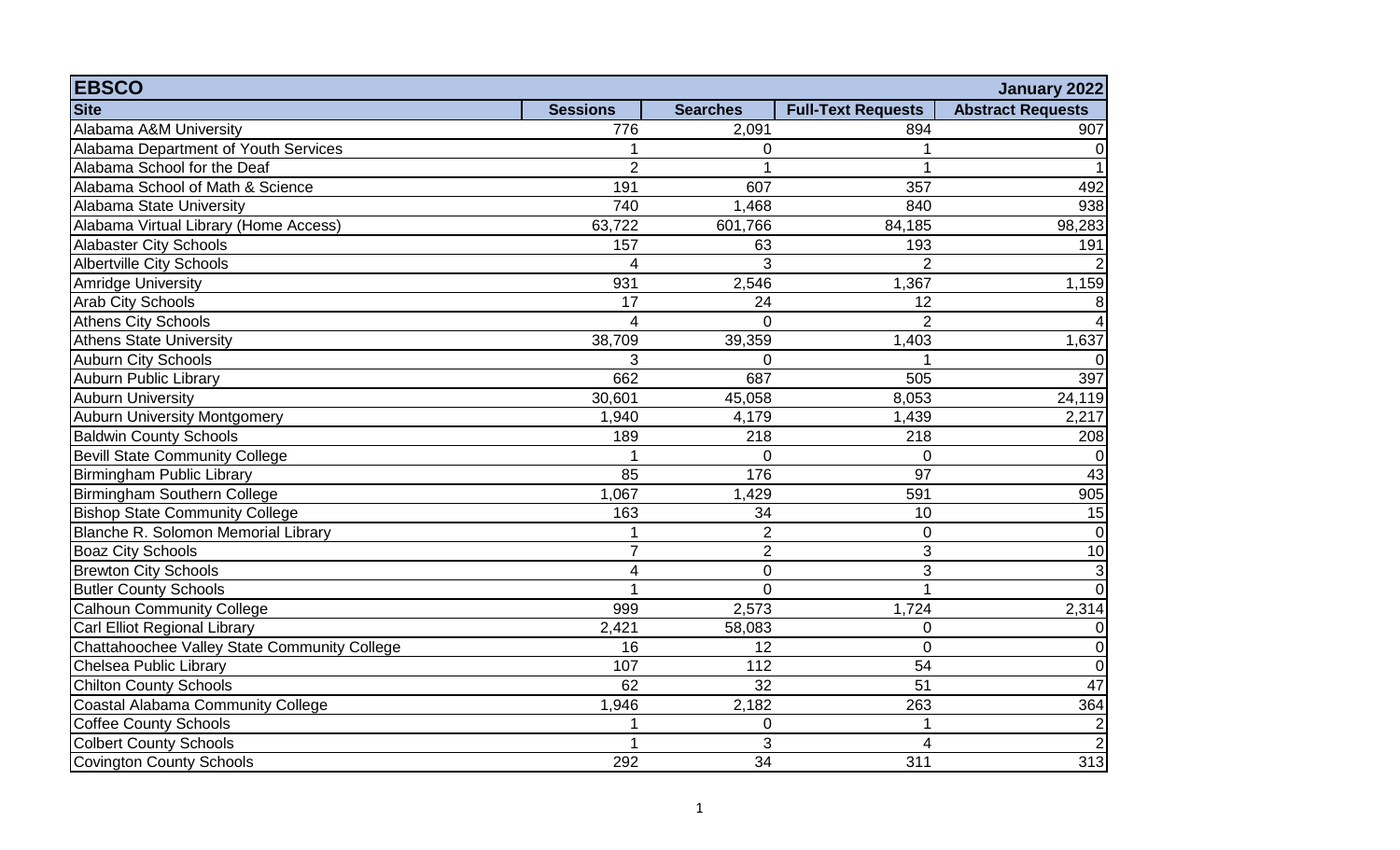| <b>Site</b>                               | <b>Sessions</b>          | <b>Searches</b> | <b>Full-Text Requests</b> | <b>Abstract Requests</b> |
|-------------------------------------------|--------------------------|-----------------|---------------------------|--------------------------|
| <b>Cullman County Schools</b>             |                          | 0               | 0                         | 0                        |
| Dale County Schools                       | 5                        | $\overline{2}$  | 6                         | $\,6$                    |
| Dauphin Island Sea Lab                    | 3                        | 1               |                           | $\boldsymbol{0}$         |
| Decatur City Schools                      | $\overline{\phantom{a}}$ | $\overline{0}$  | 1                         | $\mathbf 0$              |
| Demopolis City Schools                    | $\overline{2}$           | $\mathbf 0$     | $\overline{0}$            | $\overline{2}$           |
| Drake State Community & Technical College | 13                       | $\overline{2}$  |                           | $\mathbf 1$              |
| <b>Enterprise City Schools</b>            | 3                        | 0               | 0                         | $\mathbf 1$              |
| <b>Enterprise State Community College</b> | $6\phantom{1}6$          | $\mathbf 0$     | 3                         | $\,6\,$                  |
| Fairhope Public Library                   | 3                        | 5               | $\overline{0}$            | $\mathbf 0$              |
| <b>Faulkner University</b>                | 3,079                    | 4,660           | 2,194                     | 3,229                    |
| <b>Florence City Schools</b>              | 18                       | 21              | 16                        | 17                       |
| Florence-Lauderdale Public Library        | $\overline{2}$           | 5               | $\overline{2}$            | $\overline{2}$           |
| <b>Gadsden State Community College</b>    | 40                       | 156             | 65                        | 78                       |
| <b>Geneva County Schools</b>              | 11                       |                 | 16                        | 15                       |
| <b>Guntersville Public Library</b>        | $\overline{\mathcal{A}}$ | 13              | 0                         | $\overline{28}$          |
| Harrison Regional Library                 | $\overline{7}$           | $9\,$           | $\mathbf 0$               | 14                       |
| <b>Hartselle City Schools</b>             | 3                        | $\overline{0}$  | $\Omega$                  | $\overline{2}$           |
| <b>Highlands College</b>                  | 1,006                    | 3,216           | 1,980                     | 2,385                    |
| Homewood City Schools                     |                          | $\Omega$        | $\Omega$                  | $\overline{0}$           |
| Homewood Public Library                   | 7,069                    | 7,077           | 114                       | 12                       |
| <b>Hoover City Schools</b>                | 18                       | 12              | 15                        | 16                       |
| <b>Hoover Public Library</b>              | 112                      | 213             | 270                       | 197                      |
| <b>Houston County Schools</b>             |                          | $\overline{2}$  | $\Omega$                  | $\overline{0}$           |
| Huntingdon College                        | 2,546                    | 2,843           | 884                       | 1,489                    |
| Huntsville Bible College                  | 5                        | 5               |                           | $\overline{7}$           |
| <b>Huntsville City Schools</b>            | 20                       | 38              | 13                        | $\overline{22}$          |
| Huntsville-Madison County Public Library  | 64                       | 94              | 3                         | 151                      |
| Jacksonville State University             | 5,407                    | 9,226           | 2,143                     | 4,752                    |
| <b>Jasper City Schools</b>                | 8                        | 25              | 4                         | 5                        |
| Jefferson County Library Cooperative      | 39                       | 101             | 49                        | 10                       |
| Jefferson County Schools                  | 60                       | 33              | 42                        | $\overline{37}$          |
| Jefferson State Community College         | 1,689                    | 2,568           | 1,839                     | 1,217                    |
| Judson College                            | $\overline{2}$           | 1               | $\overline{0}$            | $\boldsymbol{0}$         |
| <b>Lamar County Schools</b>               | 3                        | $\mathbf 0$     |                           | $\mathbf{1}$             |
| Lauderdale County Schools                 | 18                       | 22              | 43                        | 40                       |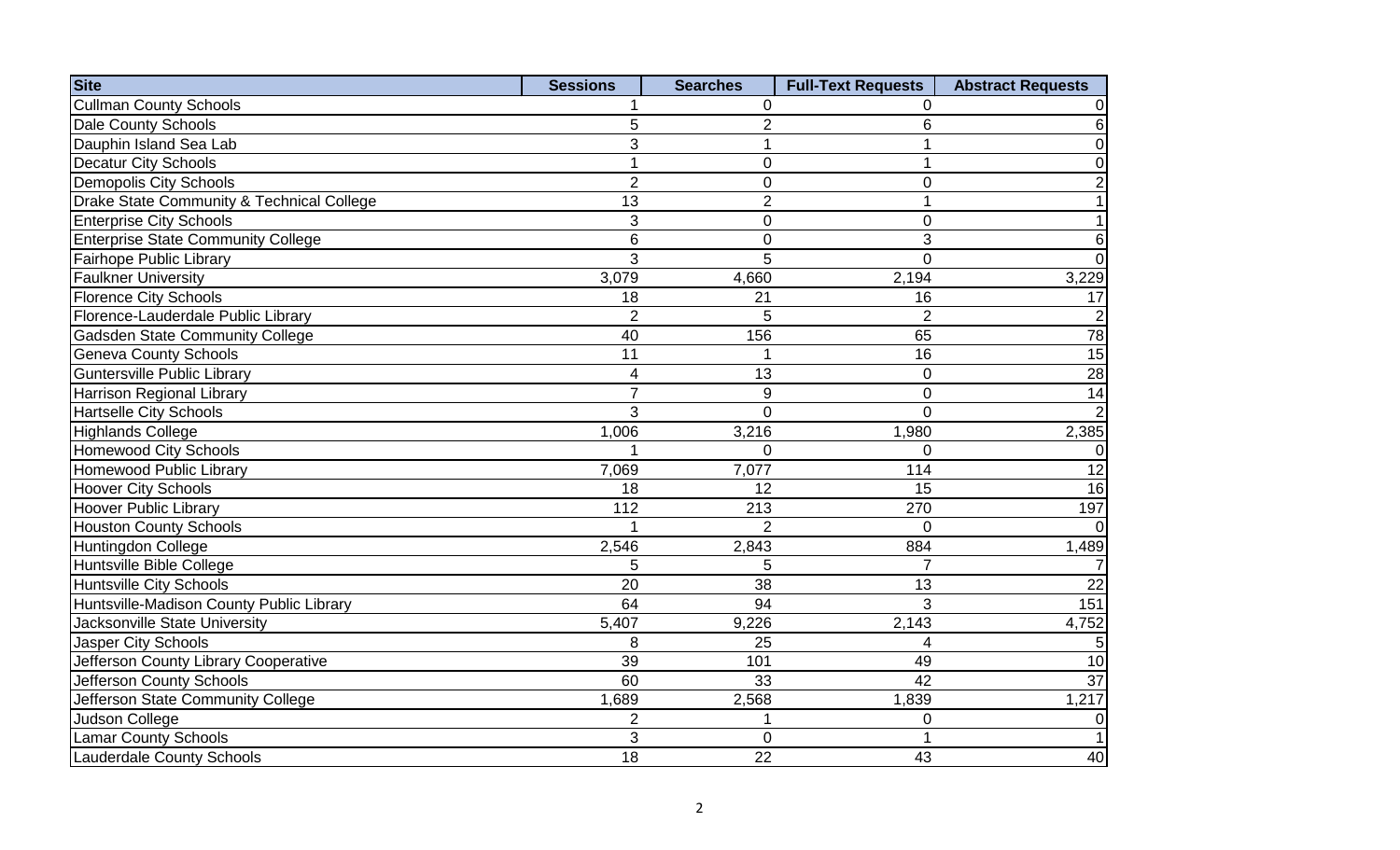| <b>Site</b>                                 | <b>Sessions</b> | <b>Searches</b> | <b>Full-Text Requests</b> | <b>Abstract Requests</b> |
|---------------------------------------------|-----------------|-----------------|---------------------------|--------------------------|
| <b>Lawrence County Schools</b>              |                 |                 | $\Omega$                  | 0                        |
| Lawson State Community College - Bessemer   | 32              | 20              | 11                        | $\overline{5}$           |
| Lawson State Community College - Birmingham | 49              | 101             | 48                        | 98                       |
| Lee County Schools                          |                 | 0               |                           | $\mathbf{1}$             |
| <b>Library Management Network</b>           | 148             | 5               | 62                        | 148                      |
| <b>Limestone County Schools</b>             | $\overline{2}$  | 3               | 3                         | $\mathbf{3}$             |
| Lurleen B. Wallace Community College        | 3               | 1               | $\overline{0}$            | $\overline{0}$           |
| Madison City Schools                        | 10              | $\overline{0}$  | 11                        | 11                       |
| <b>Madison County Schools</b>               | 22              | 18              | 21                        | 19                       |
| <b>Marion County Schools</b>                | 5               | $\overline{12}$ | $\overline{2}$            | $\overline{2}$           |
| <b>Marion Military Institute</b>            | $\overline{2}$  | $\mathbf 1$     | $\mathbf 0$               | $\overline{0}$           |
| Miles College                               | 3               |                 |                           | $\overline{0}$           |
| <b>Mobile County Schools</b>                | 46              | 55              | 26                        | 17                       |
| <b>Mobile Public Library</b>                | 28,925          | 33,061          | 100,884                   | 187,894                  |
| <b>Monroe County Public Schools</b>         | $\overline{2}$  | 0               | 0                         | $\overline{0}$           |
| Montgomery City-County Public Library       | 115             | 166             | 75                        | 113                      |
| Moorer Branch Library                       | 12              | 12              | 28                        | $\pmb{0}$                |
| <b>Morgan County Schools</b>                | 8               | $\overline{7}$  | 6                         | $\overline{5}$           |
| Mountain Brook City Schools                 | 3               | $\mathbf 0$     | $\overline{2}$            | $\mathbf{3}$             |
| Muscle Shoals City Schools                  | 13              | 12              | 4                         | $\sqrt{6}$               |
| Muscle Shoals Public Library                | 23              | 14              | 18                        | $\mathbf{2}$             |
| North Shelby Library                        |                 |                 | $\Omega$                  | $\overline{0}$           |
| Northeast Alabama Community College         | 292             | 846             | 251                       | 379                      |
| Northwest Shoals Community College          | $\overline{2}$  |                 | $\mathbf 0$               | $\overline{0}$           |
| Oakwood University                          | 267             | 1,741           | 791                       | 945                      |
| O'Neal Public Library                       | 227             | 191             | 326                       | $\overline{0}$           |
| <b>Oneonta City Schools</b>                 | 2               | 2               | 2                         | $\mathbf{1}$             |
| Parkway Branch Library                      | 3               | 3               | 5                         | $\overline{0}$           |
| Pelham City Schools                         | $\,6$           | 3               | 5                         | 5                        |
| Pell City Schools                           | $\overline{2}$  | $\overline{2}$  | $\Omega$                  | $\overline{0}$           |
| Phenix City Schools                         | 18              | $6\phantom{1}$  | 13                        | $6 \overline{6}$         |
| <b>Pike County Schools</b>                  | 1               | $\mathbf 0$     | $\blacktriangleleft$      | $\overline{1}$           |
| Pike Road City Schools                      | 84              | 4               | 98                        | 83                       |
| Reid State Technical College                | $9\,$           | $\overline{7}$  | $\Omega$                  | $\boldsymbol{0}$         |
| Roanoke City Schools                        | 1               | $\overline{0}$  | $\overline{0}$            | $\overline{0}$           |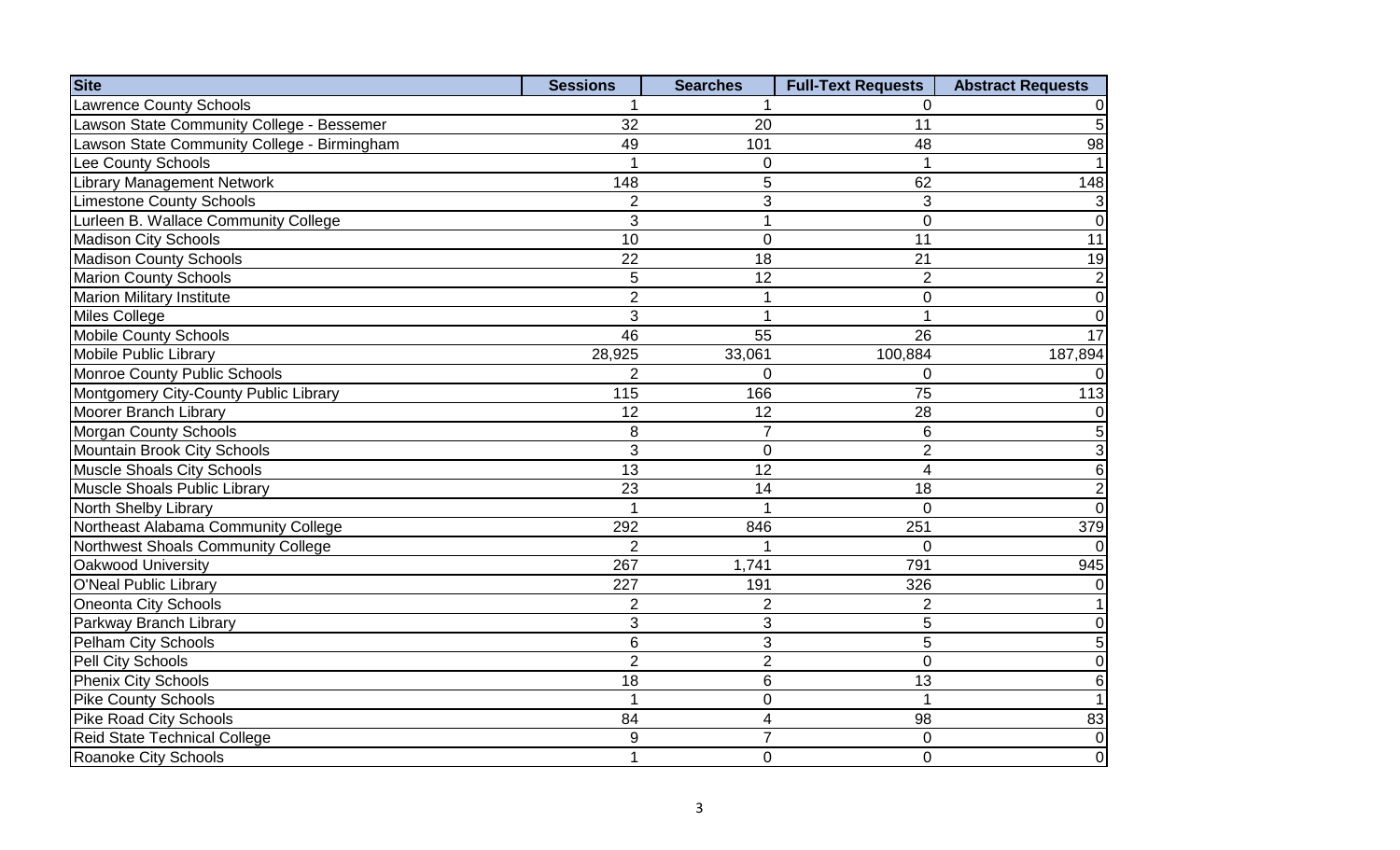| <b>Site</b>                                       | <b>Sessions</b> | <b>Searches</b> | <b>Full-Text Requests</b> | <b>Abstract Requests</b> |
|---------------------------------------------------|-----------------|-----------------|---------------------------|--------------------------|
| <b>Russell County Schools</b>                     | 4               | 6               | 5                         |                          |
| <b>Russellville City Schools</b>                  | $\overline{7}$  | 20              | 8                         | 11                       |
| <b>Samford University</b>                         | 15,794          | 22,474          | 7,367                     | 26,006                   |
| Saraland Branch Library                           | 4               | 4               | 4                         | $\overline{0}$           |
| Saraland City Schools                             | $\overline{2}$  | $\overline{2}$  | 1                         | $\overline{2}$           |
| <b>Shelby County Schools</b>                      | 24              | 30              | 29                        | 28                       |
| <b>Shelton State Community College</b>            | 14              | 17              | 8                         | 14                       |
| <b>Snead State Community College</b>              | 38              | 135             | 61                        | 64                       |
| Southern Union State Community College            | 25              | 39              | 5                         | $\overline{4}$           |
| Spring Hill College                               | 854             | 1,378           | 687                       | 732                      |
| St. Clair County Schools                          | 5               | 9               |                           | 6                        |
| Talladega College                                 | 118             | 278             | 53                        | 70                       |
| <b>Talladega County Schools</b>                   | 4               | 5               | 3                         | $\overline{2}$           |
| <b>Tallapoosa County Schools</b>                  |                 |                 | $\overline{0}$            | $\overline{0}$           |
| Trenholm State Technical College                  | 953             | 4,615           | $\Omega$                  | $\overline{0}$           |
| <b>Troy University</b>                            | 12,893          | 34,596          | 13,574                    | 15,999                   |
| <b>Troy University - Montgomery</b>               | $\overline{2}$  |                 | $\Omega$                  | $\overline{0}$           |
| <b>Trussville City Schools</b>                    | 13              | 8               | 14                        | 11                       |
| Trussville Public Library                         | 111             | 108             | 42                        | 32                       |
| <b>Tuscaloosa City Schools</b>                    | $\overline{0}$  |                 | $\Omega$                  | $\overline{0}$           |
| <b>Tuscaloosa County Schools</b>                  | 39              | $\pmb{0}$       | 19                        | 40                       |
| Tuscaloosa Public Library                         | 1               | $\mathbf 0$     | $\overline{0}$            | $\overline{0}$           |
| Tuscumbia City Schools                            | 5               | $\mathbf 0$     | 3                         | $6 \overline{6}$         |
| Tuskegee University                               | 44              | 114             | 22                        | 27                       |
| <b>United States Sports Academy</b>               | 216             | 669             | 442                       | 421                      |
| University of Alabama                             | 56,741          | 85,538          | 24,169                    | 50,764                   |
| University of Alabama Birmingham                  | 4,739           | 7,688           | 4,645                     | 7,762                    |
| University of Alabama Huntsville                  | 3,152           | 9,262           | 4,987                     | 6,238                    |
| University of Mobile                              | 942             | 2,963           | 1,272                     | 1,715                    |
| University of Montevallo                          | 2,198           | 5,154           | 1,486                     | 2,441                    |
| University of North Alabama                       | 18,596          | 38,673          | 8,571                     | 16,645                   |
| University of South Alabama                       | 18,231          | 55,782          | 13,519                    | 21,072                   |
| University of South Alabama - College of Medicine | 1               | 46              | $\Omega$                  | $\overline{0}$           |
| University of West Alabama                        | 4,487           | 14,486          | 6,505                     | 7,803                    |
| Vestavia Hills City Schools                       | 404             | 486             | 598                       | 587                      |